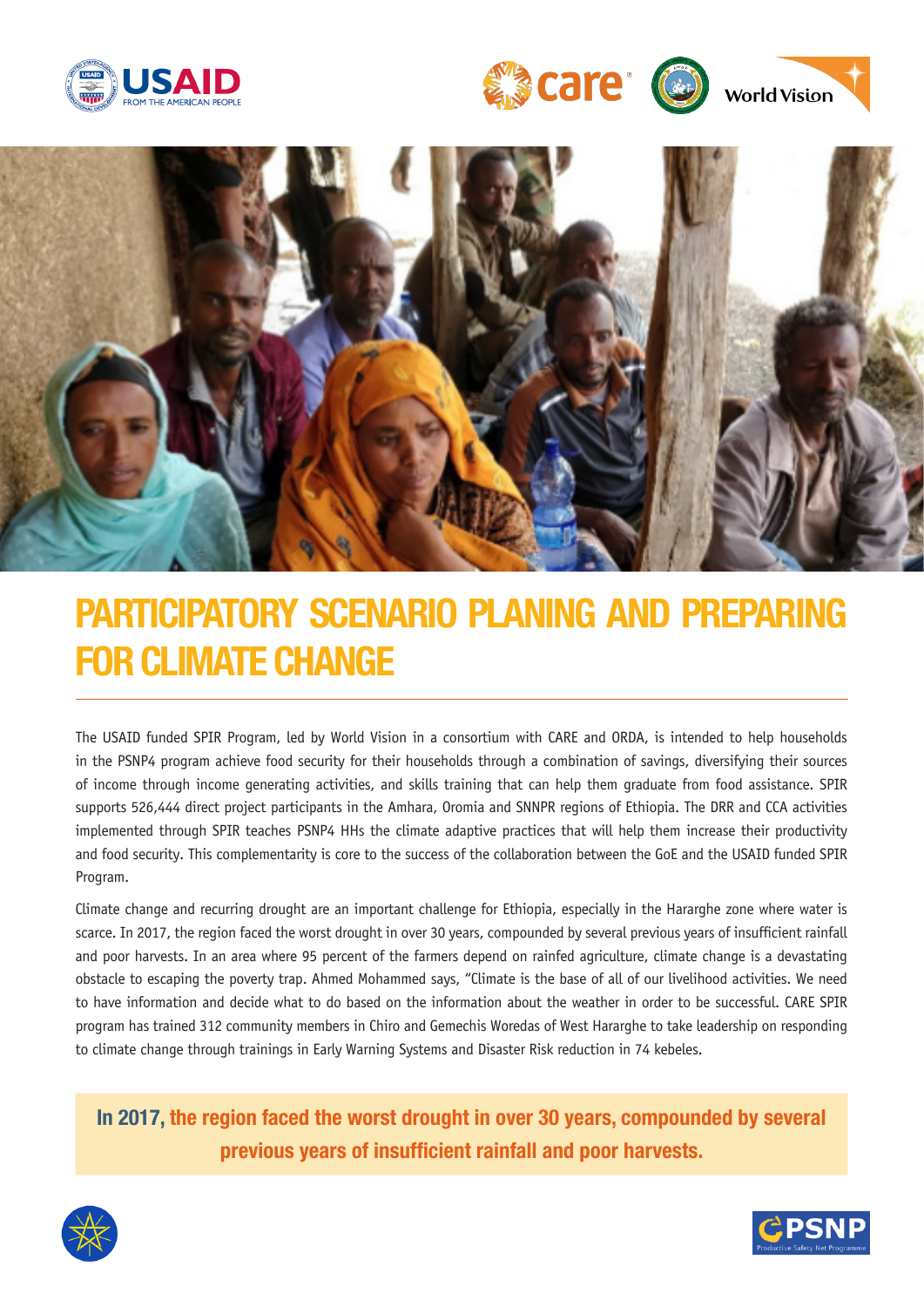A key strategy for responding to climate change is using weather information to predict how the agricultural season will play out and planning accordingly. This is consistently a challenge for farmers in Ethiopia. While farmers may be able to access weather information over the radio or television, it is rarely specific enough to help them. Predictions at a regional level do not provide the level of detail a farmer needs to make good choices for the coming season. And while local elders have many traditional methods of predicting rainfall—many younger farmers do not understand or trust these methods.

Locals use the direction of wind, the position of the stars, direction of coffee flower, and animal behavior to predict upcoming weather. A common belief is that if cows curl their tails under and run across the plains, this means a good rainy season is coming.

#### Participatory Scenario Planning

Participatory Scenario Planning (PSP) involves bringing traditional weather predictions and community members together with meteorological services and forecasts from the regional government to identify the most likely scenarios for the coming season and to plan accordingly. Communities identify not only the most likely risks, but also the ones that will have the most significant impacts on the community. They then transform these risks into recommended actions for farmers. For example, if there is a risk of drought, the

PSP committee will recommend investing in drought-resistant seeds. If there is a risk of flooding at the end of the season, they recommend planning early-maturing crops. In Kenya and Niger, PSP has shown to have a \$4 return for every \$1 invested.

PSP provides an important way for communities to organize their response to climate change– in terms of identifying risks, opportunities and advisories. While individual farmers may have access to climate information—either traditional or modern, they are unlikely to be able to influence government response or invest in community infrastructure alone.



Taking individual actions at the farm level is helpful, but getting a broader response can be even more powerful. For example, getting local government to agree to source droughtresistant seeds for an area facing predictions of low rainfall may be more effective and wider-spread than each farmer trying to buy those individually.

A critical component of PSP in involving women in the process. Women face different risks and have a different level of exposure to climate shocks. Getting women involved in the process highlights these risks and helps the whole community decide what to prioritize. Having women on the committee also makes it easier to share information with other women in the community, since the women will have different networks and access to information than men do.

## Gender Climate Vulnerability and Capacity Analysis

Women in Arberekete, in West Hararghe, Ethiopia were able to convince the PSP committee that drought was the most important risk. The women showed that they have even more risk during a drought than men. Women often have petty trading businesses that provide the income to feed the family and send children to school. When crops fail, there is nothing to supplement the woman's income, so she becomes the sole provider for her family. Since providing meals is culturally her responsibility, this puts great pressure on her income, while fewer families have money to spare to buy from her. At the same time, men will migrate looking for work, and the woman is then left at home to shoulder all of the responsibilities alone. Without having this conversation, the community might have made different decisions about what plans to make this year.

Every farmer in Arberekete village has suffered crop failures before—especially in maize and sorghum, their staple crops. In 2018, Arberekete village's PSP process highlighted drought, flood, weeds, and the rust fungus as the key risks for the agricultural season. All but two local elders using traditional methods and the regional meteorological services agreed that in their area the rains were likely to start off strong, but then tail off early—resulting in a shorter than usual growing season. Using this information, local leaders and agricultural services decided to encourage early planting, promote chickpea as a short term crop, and source